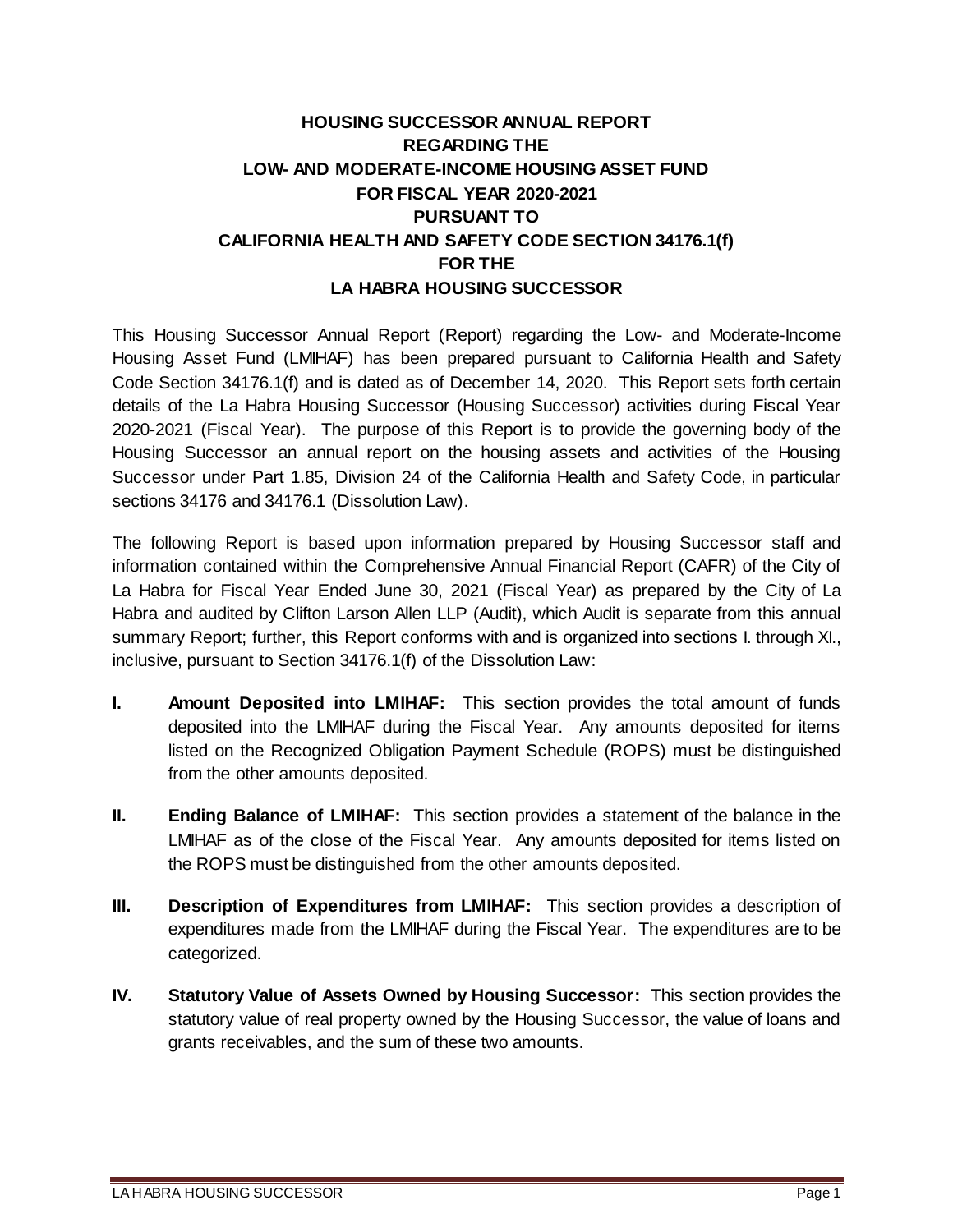- **V. Description of Transfers:** This section describes transfers, if any, to another housing successor agency made in previous Fiscal Year(s), including whether the funds are unencumbered and the status of projects, if any, for which the transferred LMIHAF will be used. The sole purpose of the transfers must be for the development of transit priority projects, permanent supportive housing, regional homeless shelters, housing for agricultural employees or special needs housing.
- **VI. Project Descriptions:** This section describes any project for which the Housing Successor receives or holds property tax revenue pursuant to the ROPS and the status of that project.
- **VII. Status of Compliance with Section 33334.16:** This section provides a status update on compliance with Section 33334.16 for interests in real property acquired by the former redevelopment agency prior to February 1, 2012. For interests in real property acquired on or after February 1, 2012, provide a status update on the project.
- **VIII. Description of Outstanding Obligations under Section 33413:** This section describes the outstanding inclusionary and replacement housing obligations, if any, under Section 33413 that remained outstanding prior to dissolution of the former redevelopment agency as of February 1, 2012 along with the Housing Successor's progress in meeting those prior obligations, if any, of the former redevelopment agency and how the Housing Successor's plans to meet unmet obligations, if any.
- **IX. Income Test:** This section provides the information required by Section 34176.1(a)(3)(B), or a description of expenditures by income restriction for five-year period, with the time period beginning January 1, 2014 and whether the statutory thresholds have been met.
- **X. Senior Housing Test:** This section provides the percentage of units of deed-restricted rental housing restricted to seniors and assisted individually or jointly by the Housing Successor, its former redevelopment Agency, and its host jurisdiction within the previous 10 years in relation to the aggregate number of units of deed-restricted rental housing assisted individually or jointly by the Housing Successor, its former Redevelopment Agency and its host jurisdiction within the same time period. For this Report the ten-year period reviewed is January 1, 2011 to January 1, 2021.
- **XI. Excess Surplus Test:** This section provides the amount of excess surplus in the LMIHAF, if any, and the length of time that the Housing Successor has had excess surplus, and the Housing Successor's plan for eliminating the excess surplus.

This Report is to be provided to the Housing Successor's governing body by December 31, 2021. In addition, this Report and the former redevelopment agency's pre-dissolution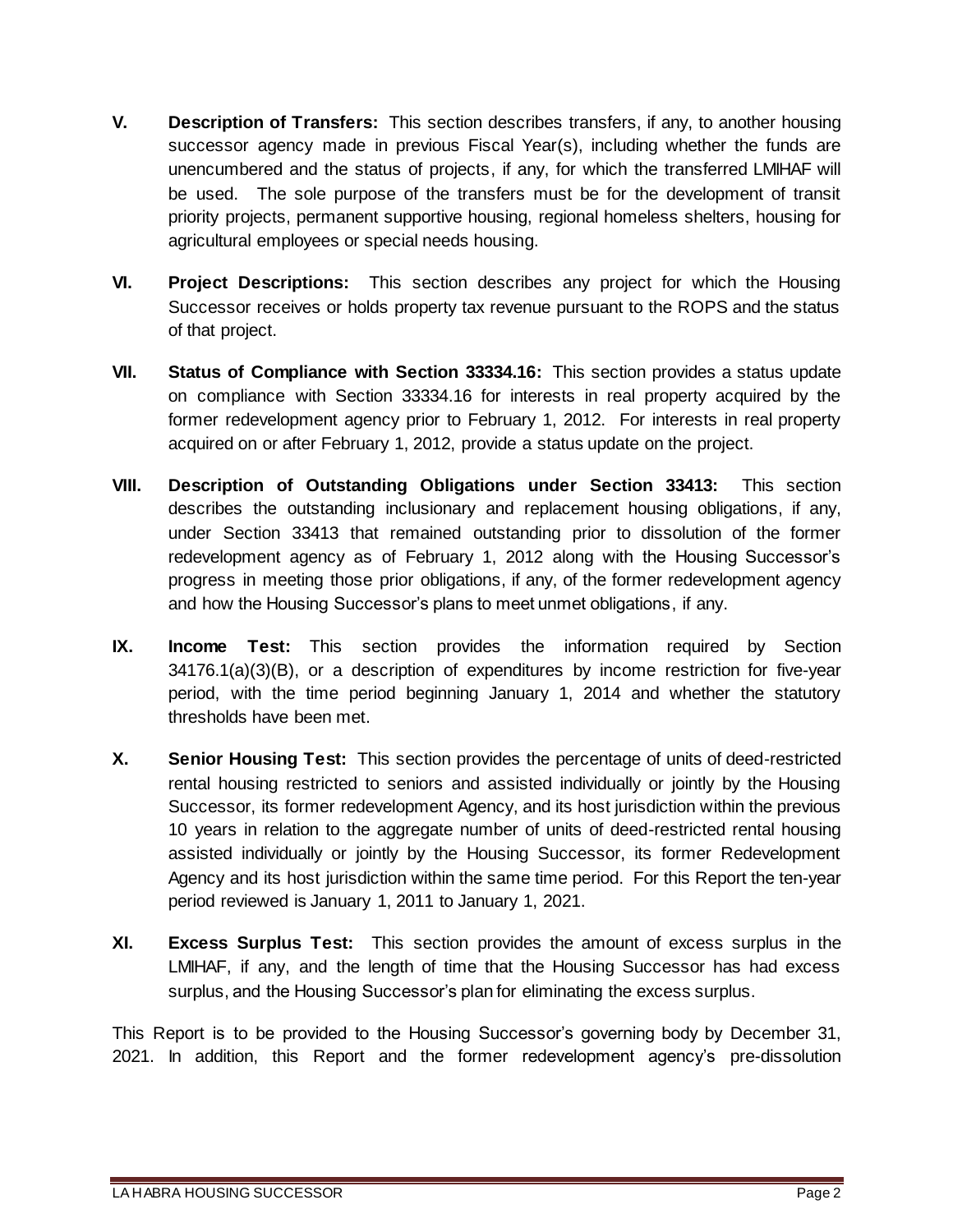Implementation Plans are to be made available to the public on the City's website at https://calahabra.civicplus.com/880/Successor-Agency-Oversight-Board.

### **I. AMOUNT DEPOSITED INTO LMIHAF**

A total of \$94,417 was deposited into the LMIHAF during the Fiscal Year.

#### **II. ENDING BALANCE OF LMIHAF**

At the close of the Fiscal Year, the ending balance in the LMIHAF was \$316,755.

#### **III. DESCRIPTION OF EXPENDITURES FROM LMIHAF**

The following is a description of expenditures from the LMIHAF by category:

|                                                     | <b>Fiscal Year</b> |
|-----------------------------------------------------|--------------------|
| <b>Monitoring &amp; Administration Expenditures</b> | \$14               |
| <b>Homeless Prevention and Rapid Rehousing</b>      | 0                  |
| <b>Services Expenditures</b>                        |                    |
| <b>Housing Development Expenditures</b>             |                    |
| <b>Expenditures on Low Income Units</b>             | \$0                |
| <b>Expenditures on Very-Low Income Units</b>        | \$0                |
| <b>Expenditures on Extremely-Low Income Units</b>   | \$109,098          |
| <b>Total Housing Development Expenditures</b>       | \$0                |
|                                                     |                    |
| <b>Total LMIHAF Expenditures in Fiscal Year</b>     | \$109,112          |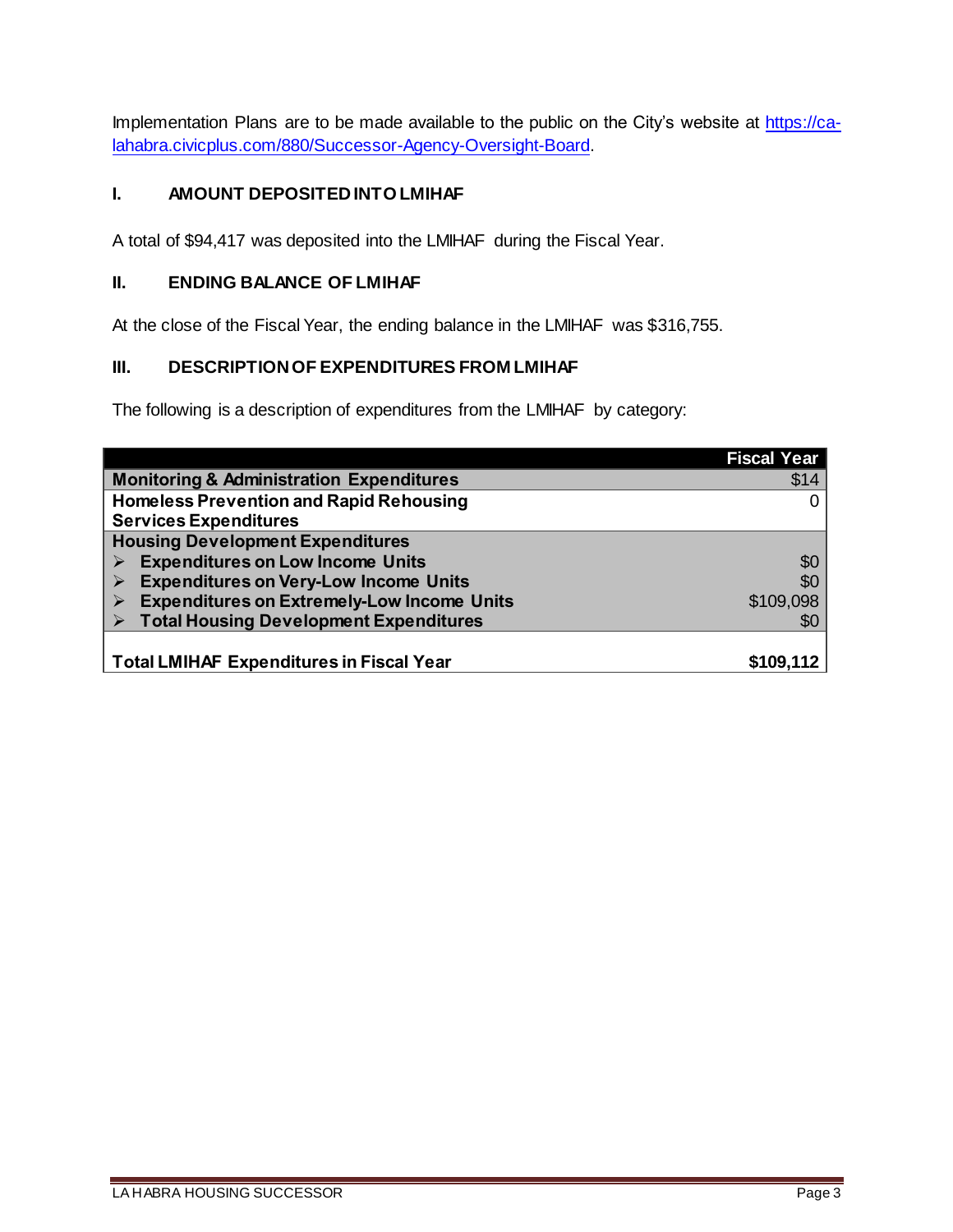### **IV. STATUTORY VALUE OF ASSETS OWNED BY HOUSING SUCCESSOR IN LMIHAF**

Under the Dissolution Law and for purposes of this Report, the "statutory value of real property" means the value of properties formerly held by the former redevelopment agency as listed on the housing asset transfer schedule approved by the Department of Finance as listed in such schedule under Section  $34176(a)(2)$ , the value of the properties transferred to the Housing Successor pursuant to Section 34181(f), and the purchase price of property(ies) purchased by the Housing Successor. Further, the value of loans and grants receivable is included in these reported assets held in the LMIHAF.

The following provides the statutory value of assets owned by the Housing Successor.

|                                                                    | As of End of<br><b>Fiscal Year</b> |
|--------------------------------------------------------------------|------------------------------------|
| <b>Statutory Value of Real Property Owned by Housing Authority</b> | N/A                                |
| <b>Value of Loans and Grants Receivable</b>                        | \$0                                |
| <b>Total Value of Housing Successor Assets</b>                     | \$0                                |

### **V. DESCRIPTION OF TRANSFERS**

The Housing Successor did not make any LMIHAF transfers to other Housing Successor(s) under Section 34176.1(c)(2) during the Fiscal Year.

### **VI. PROJECT DESCRIPTIONS**

The Housing Successor does not receive or hold property tax revenue pursuant to the ROPS.

### **VII. STATUS OF COMPLIANCE WITH SECTION 33334.16**

Section 34176.1 provides that Section 33334.16 does not apply to interests in real property acquired by the Housing Successor on or after February 1, 2012; however, this Report presents a status update on the project related to such real property.

With respect to interests in real property acquired by the former redevelopment agency *prior* to February 1, 2012, the time periods described in Section 33334.16 shall be deemed to have commenced on the date that the Department of Finance approved the property as a housing asset in the LMIHAF; thus, as to real property acquired by the former redevelopment agency now held by the Housing Successor in the LMIHAF, the Housing Successor must initiate activities consistent with the development of the real property for the purpose for which it was acquired within five years of the date the DOF approved such property as a housing asset.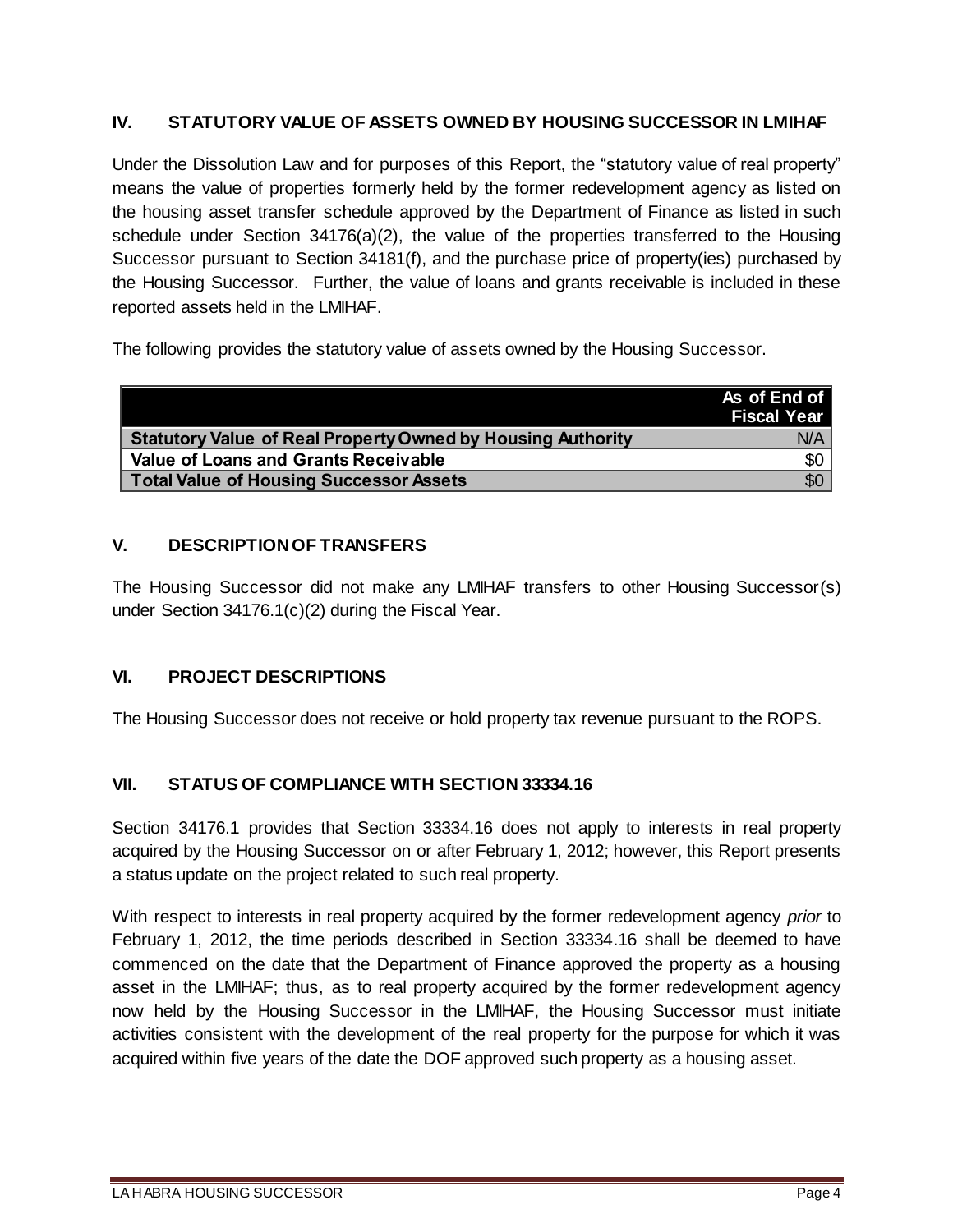In furtherance thereof, the Housing Successor does not have any real property.

## **VIII. DESCRIPTION OF OUTSTANDING OBLIGATIONS PURSUANT TO SECTION 33413**

**Replacement Housing**: According to the 2012 Implementation Plan for the former redevelopment agency, no Section 33413(a) replacement housing obligations were transferred to the Housing Successor.

**Inclusionary/Production Housing**. According to the 2012 Implementation Plan for the former redevelopment agency, no Section 33413(b) inclusionary/production housing obligations were transferred to the Housing Successor.

The former redevelopment agency's Implementation Plans are posted on the City's website at https://ca-lahabra.civicplus.com/880/Successor-Agency-Oversight-Board.

### **IX. EXTREMELY-LOW INCOME TEST**

Section 34176.1(a)(3)(B) requires that the Housing Successor must require at least 30% of the LMIHAF to be expended for development of rental housing affordable to and occupied by households earning 30% or less of the AMI. If the Housing Successor fails to comply with the Extremely-Low Income requirement in any five-year report, then the Housing Successor must ensure that at least 50% of the funds remaining in the LMIHAF be expended in each fiscal year following the latest fiscal year following the report on households earning 30% or less of the AMI until the Housing Successor demonstrates compliance with the Extremely-Low Income requirement.

To date the Housing Successor has expended \$109,098 on the development of rental housing affordable to and occupied by households earning 30% or less of the AMI. The Housing Successor installed one manufacture home for use as extremely-low income rental. The unit is owned and maintained by the La Habra Housing Authority. The cost of construction for this project was \$109,098 and was completed in February 2021. The Housing Successor is looking for additional projects to spend the remaining \$316,755 in order to be in compliance with Section 34176.1 (a)(3)(B).

## **X. SENIOR HOUSING TEST**

The Housing Successor is to calculate the percentage of units of deed-restricted rental housing restricted to seniors and assisted by the Housing Successor, the former redevelopment agency and/or the City within the previous 10 years in relation to the aggregate number of units of deed-restricted rental housing assisted by the Housing Successor, the former redevelopment agency and/or City within the same time period. If this percentage exceeds 50%, then the Housing Successor cannot expend future funds in the LMIHAF to assist additional senior housing units until the Housing Successor or City assists and construction has commenced on a